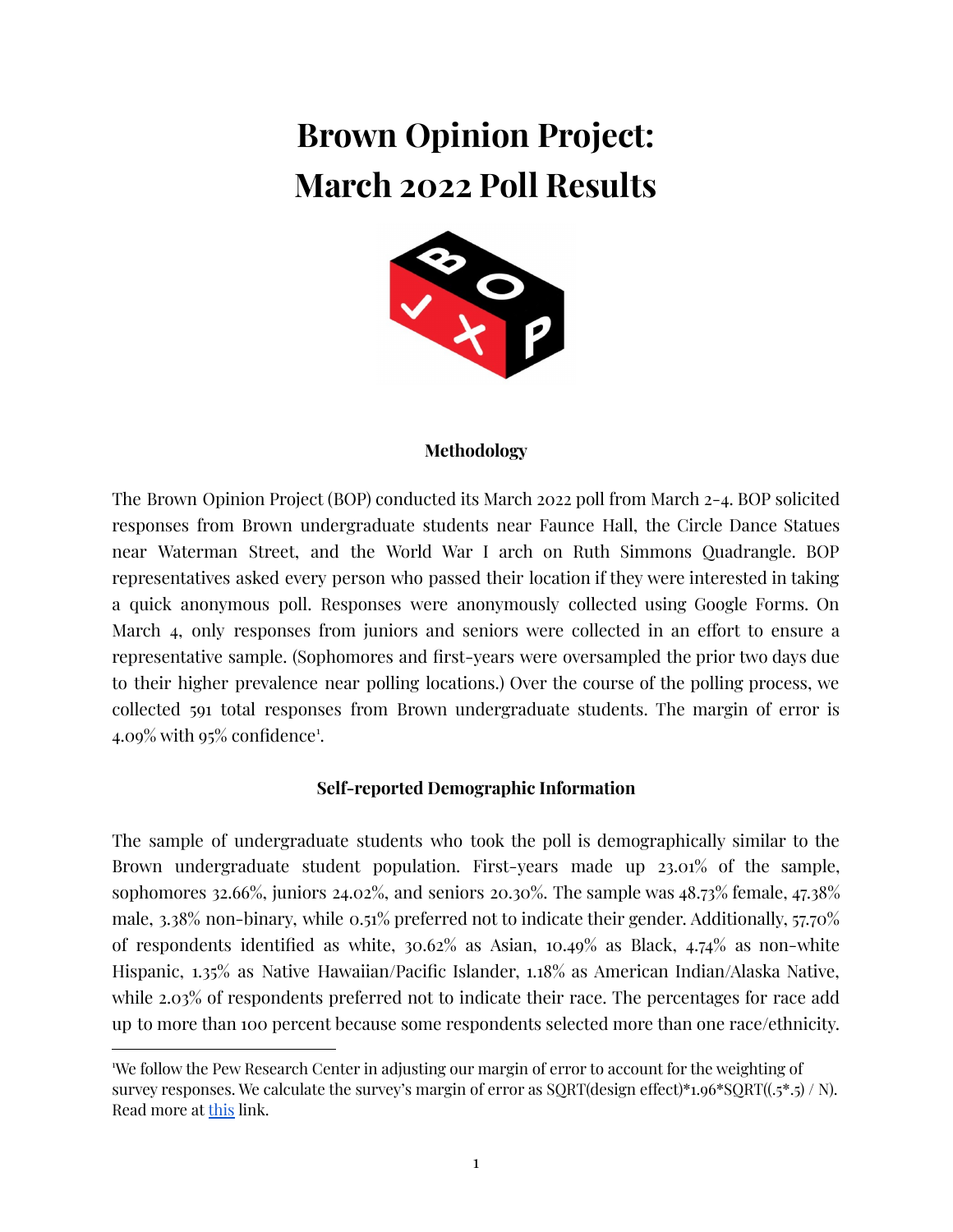Students also indicated their (intended) field of study: 29.44% of respondents identified as Social Science concentrators, 29.27% of respondents identified as Physical Science concentrators, 27.92% of respondents identified as Life Science concentrators, 10.83% of respondents identified as Arts and Humanities concentrators, 2.03% of respondents are undecided, and 0.51% of respondents identified as having independent concentrations. 55.33% of students indicated no receipt of financial aid, 31.64% indicated that they received grants covering some costs, and 10.49% received grants covering all costs, while 0.85% were unsure and 1.69% preferred not to answer. Finally, 82.91% of the sample reported applying to Brown as a domestic applicant, 14.72% reported applying as an international applicant, while 1.69% were unsure and 0.68% preferred not to answer.

#### **Results 2**

**1) Should Brown require applicants to submit a standardized test score (ACT/SAT)?**

Yes: 27.44<sup>%</sup> No: 51.62% Unsure: 19.80% Prefer not to answer:  $1.14\%$ 

**2) Do you believe that Brown should maintain preferential admissions for children of alumni?**

Yes: 13.02% No: 71.16% Unsure: 15.35% Prefer not to answer: 0.48%

**3) Have you ever checked out a physical book from a Brown library?**

Yes: 41.49% No: 57.99% Unsure: 0.38% Prefer not to answer: 0.13%

<sup>&</sup>lt;sup>2</sup> The results reported here are weighted by class year. There was a large enough deviation between the sample and the assumed grade distribution that we felt it necessary to report weighted averages, especially given the class-sensitive nature of some questions. Notably, weighting changed the percentages very little with the exception of question number four. The raw data is available [here.](https://docs.google.com/spreadsheets/d/15_jNYN7ZEfu35fN1BI-EzHRh1SnqKLzziZovu-OAnYE/edit?usp=sharing)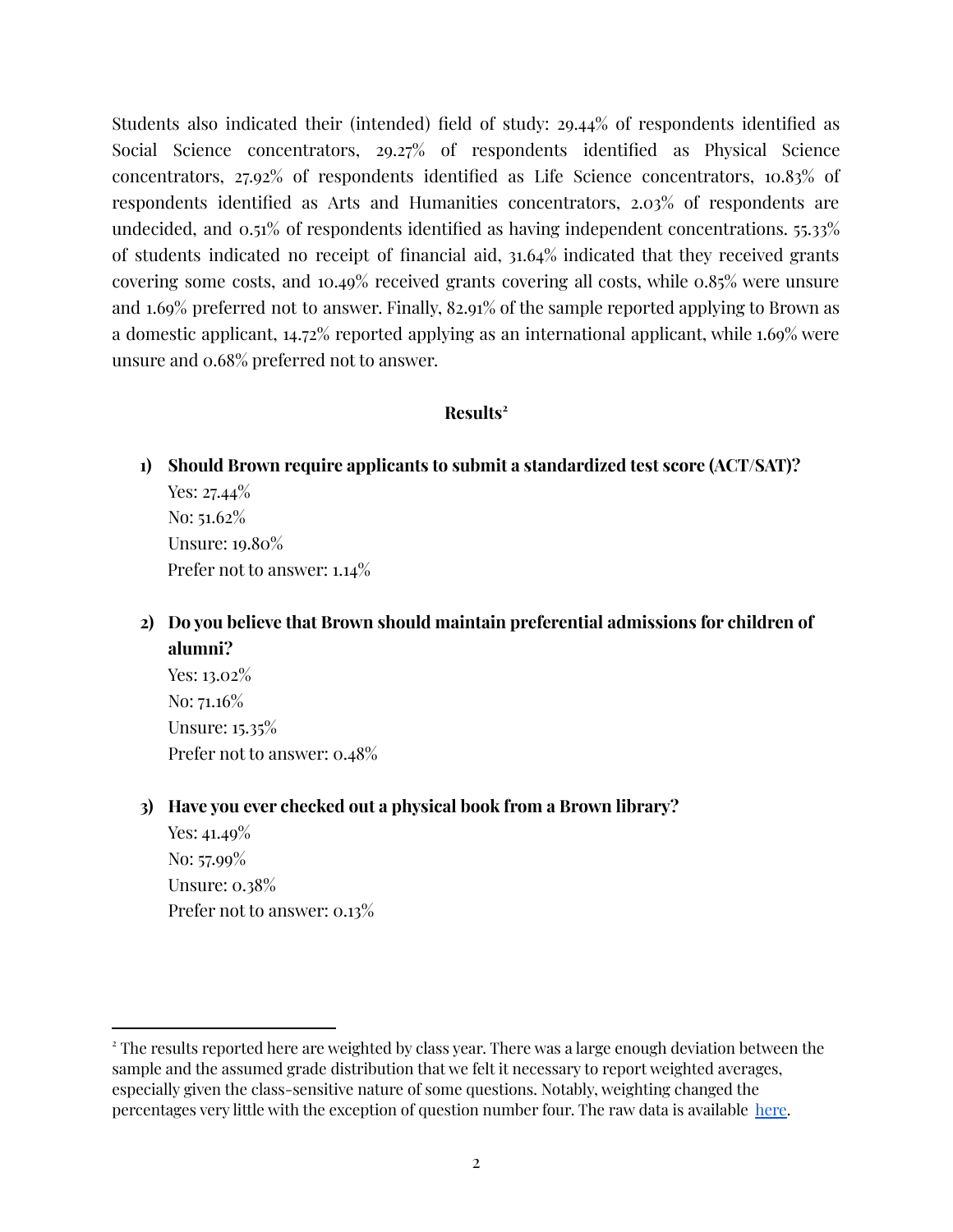## **4) What do you call the dorms located on Vartan Gregorian Quad?**

Greg: 34.83% New Dorm: 49.08% Other: 4.21% Unsure: 10.28% Prefer not to answer: 1.06%

## **5) Which Covid-19 restrictions do you think should be in place right now?**

Required masking in class: 64.22% Required masking in student spaces (Faunce, libraries, dining halls, etc.): 35.63% Mandatory Covid-19 testing: 48.4% None of the above: 20.04% Unsure: 4.8% Prefer not to answer: 0.75%

## **6) When was the last time you had sex?**

Less than one week ago: 30.25% Less than one month ago: 16.18% Less than six months ago: 12.55% More than six months ago: 7.18% I've never had sex: 23.62% Unsure: 1.21% Prefer not to answer: 9.01%

# **7) Which of the following drugs have you used recreationally in the past six months?**

Alcohol: 77.58% Cocaine: 6.52% Inhalants (Poppers/Whip-its): 6.14% LSD (Acid): 3.94% Marijuana: 49.82% MDMA (Ecstasy/Molly): 1.89% Nicotine: 18.70% Psilocybin (Psychedelic mushrooms): 9.05% None of the above: 15.93% Unsure: 0.35% Prefer not to answer: 2.74%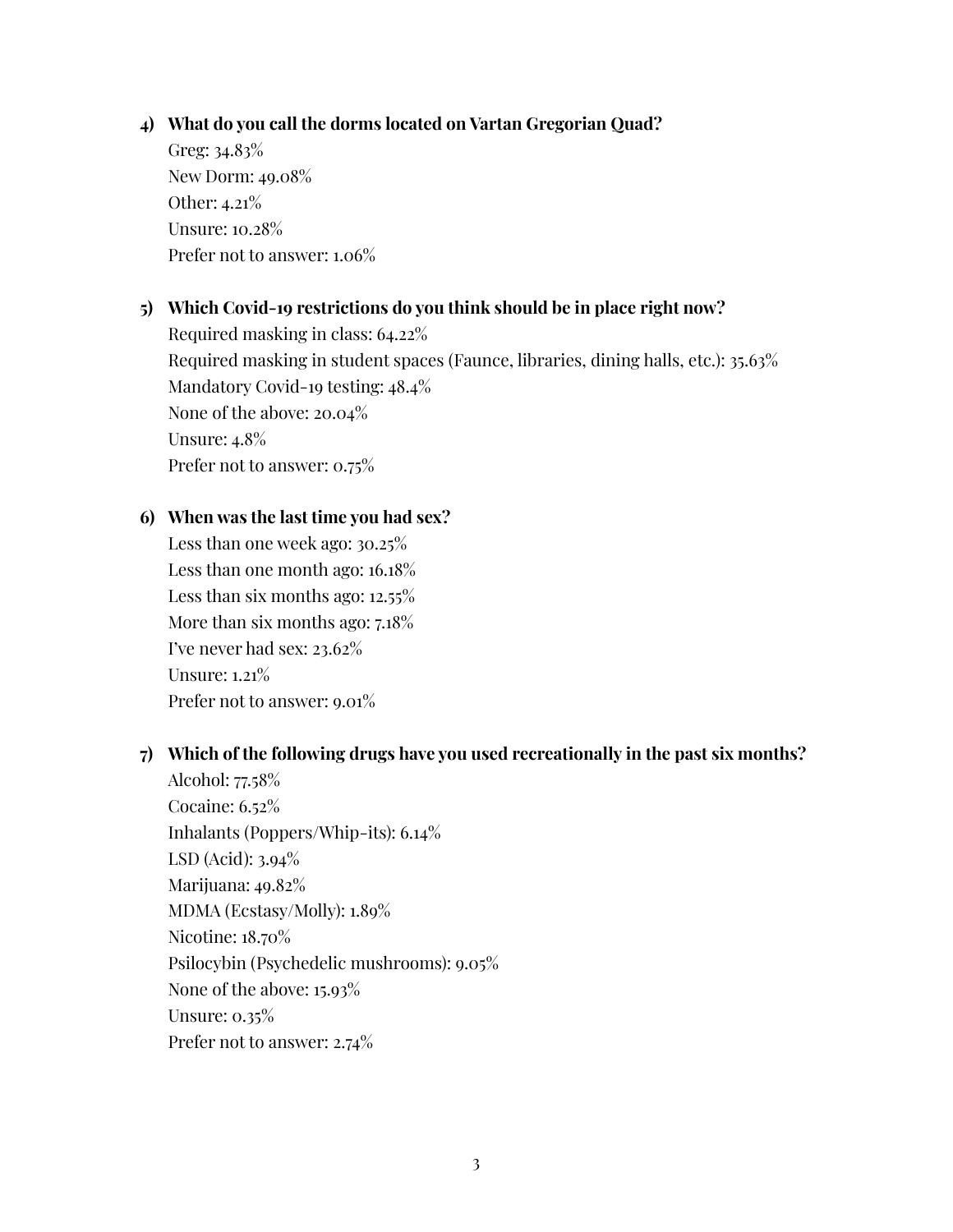**8) If economic sanctions do not stop Russian military actions in Ukraine, would you favor or oppose the US taking military action to stop them?**

Favor 22.80% Oppose: 31.82% Unsure: 42.04% Prefer not to answer: 3.33%

Raw anonymized data is available here: **p**ollo3\_recode

If you have questions about our results or methodology, please reach out to [brownopinionproject@brown.edu](mailto:brownopinionproject@brown.edu). Thanks for reading!

# **Data Visualizations 3 4**

1.



Should Brown require applicants to submit a standardized test score (ACT or SAT)?

<sup>&</sup>lt;sup>3</sup> These are also weighted by class year.

<sup>4</sup> Data visualization number five uses data from BOP's October 2021 poll.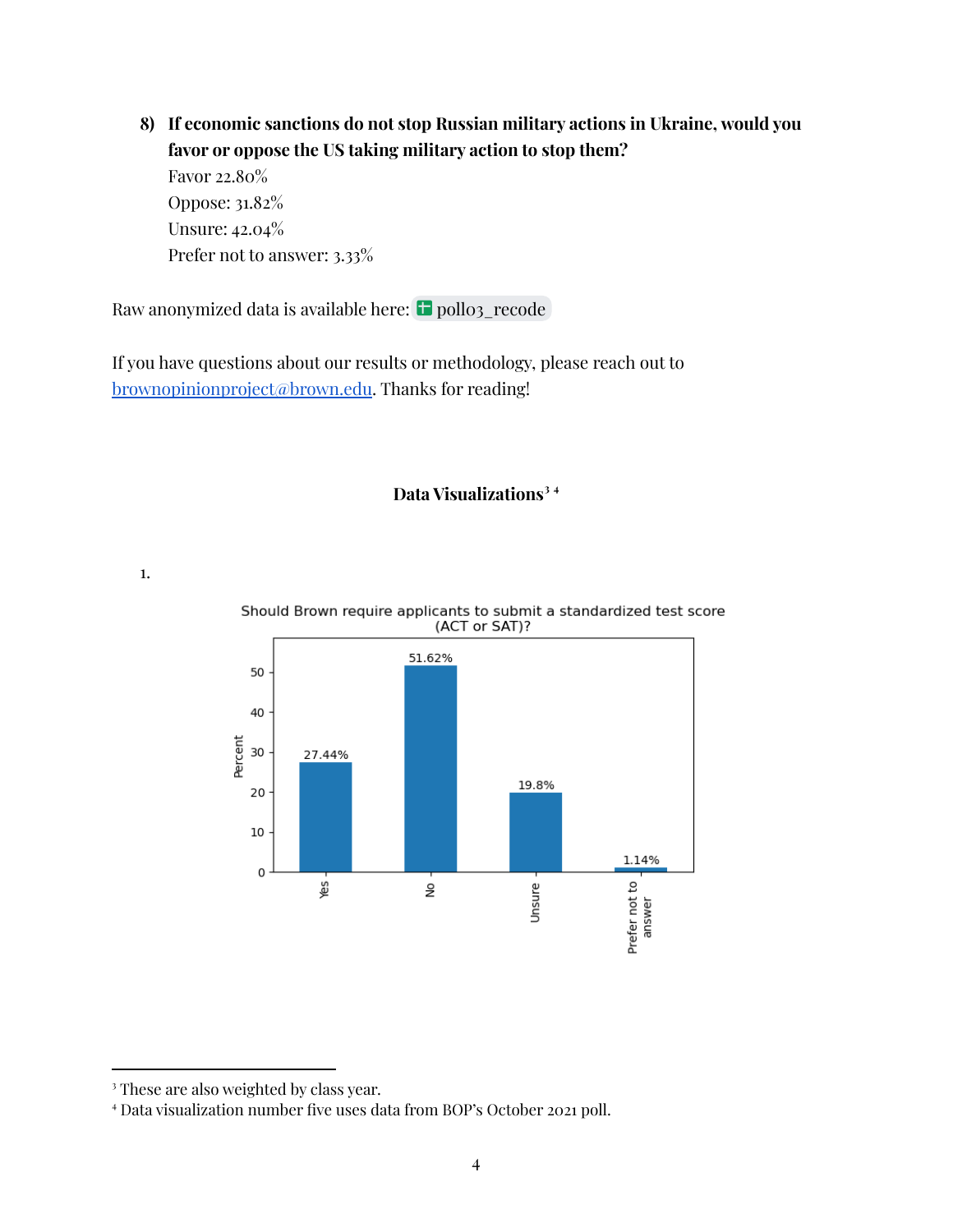

Do you believe that Brown should maintain preferential admissions for<br>children of alumni?

3.

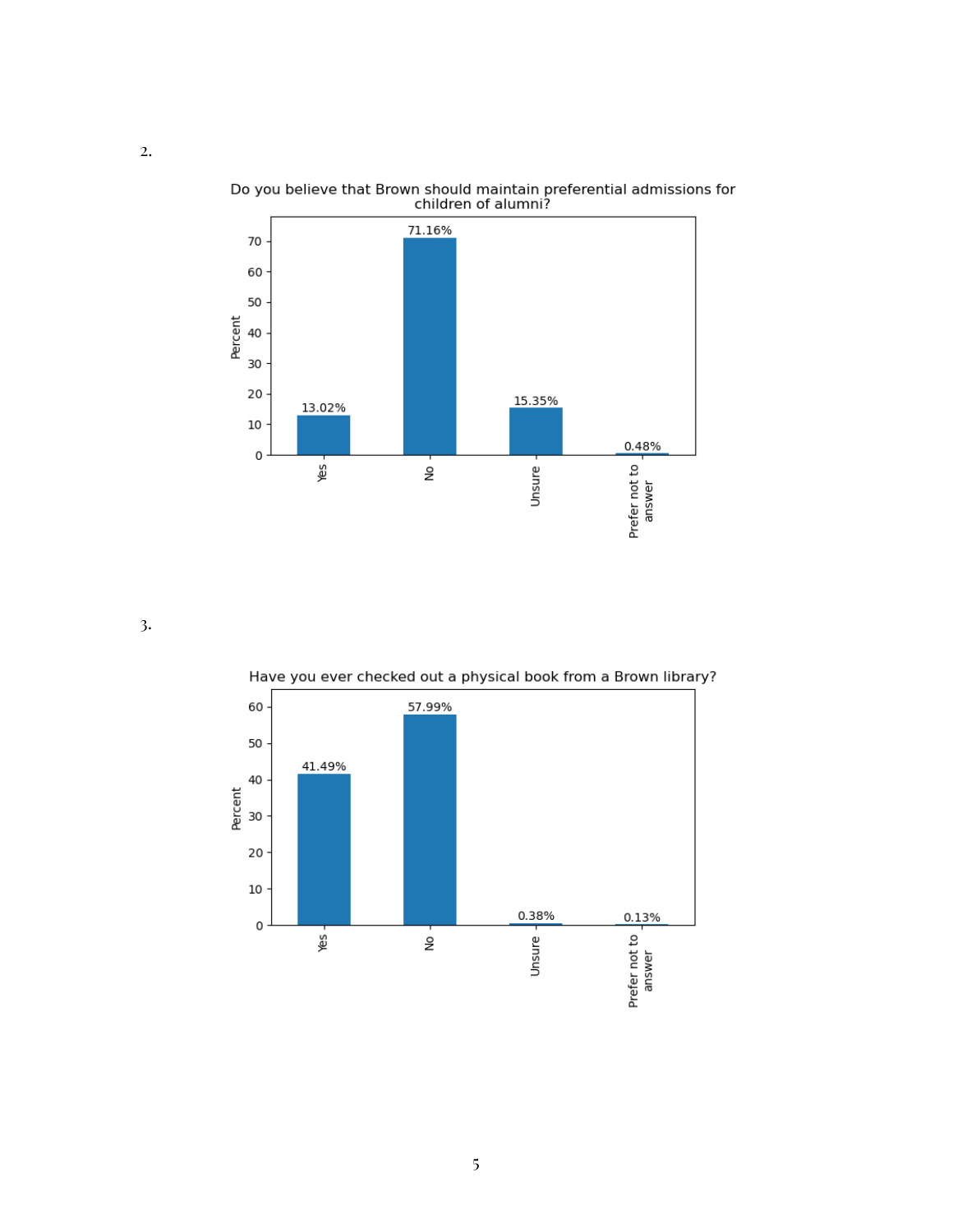

What do you call the dorms located on Vartan Gregorian Quad?

5.



Which Covid-19 restrictions do you think should be in place right now?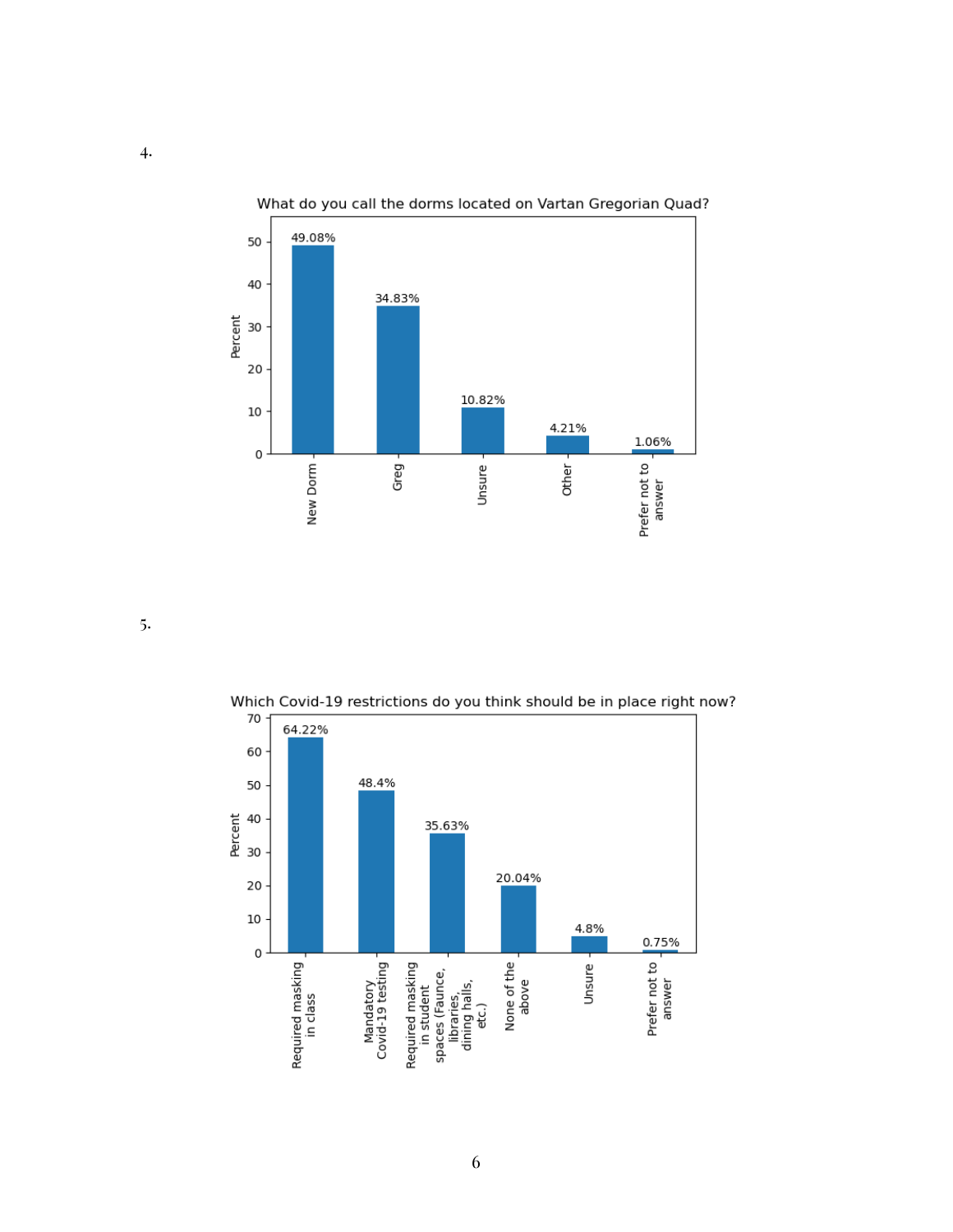

7.



Which of the following drugs have you used recreationally in the past<br>six months?